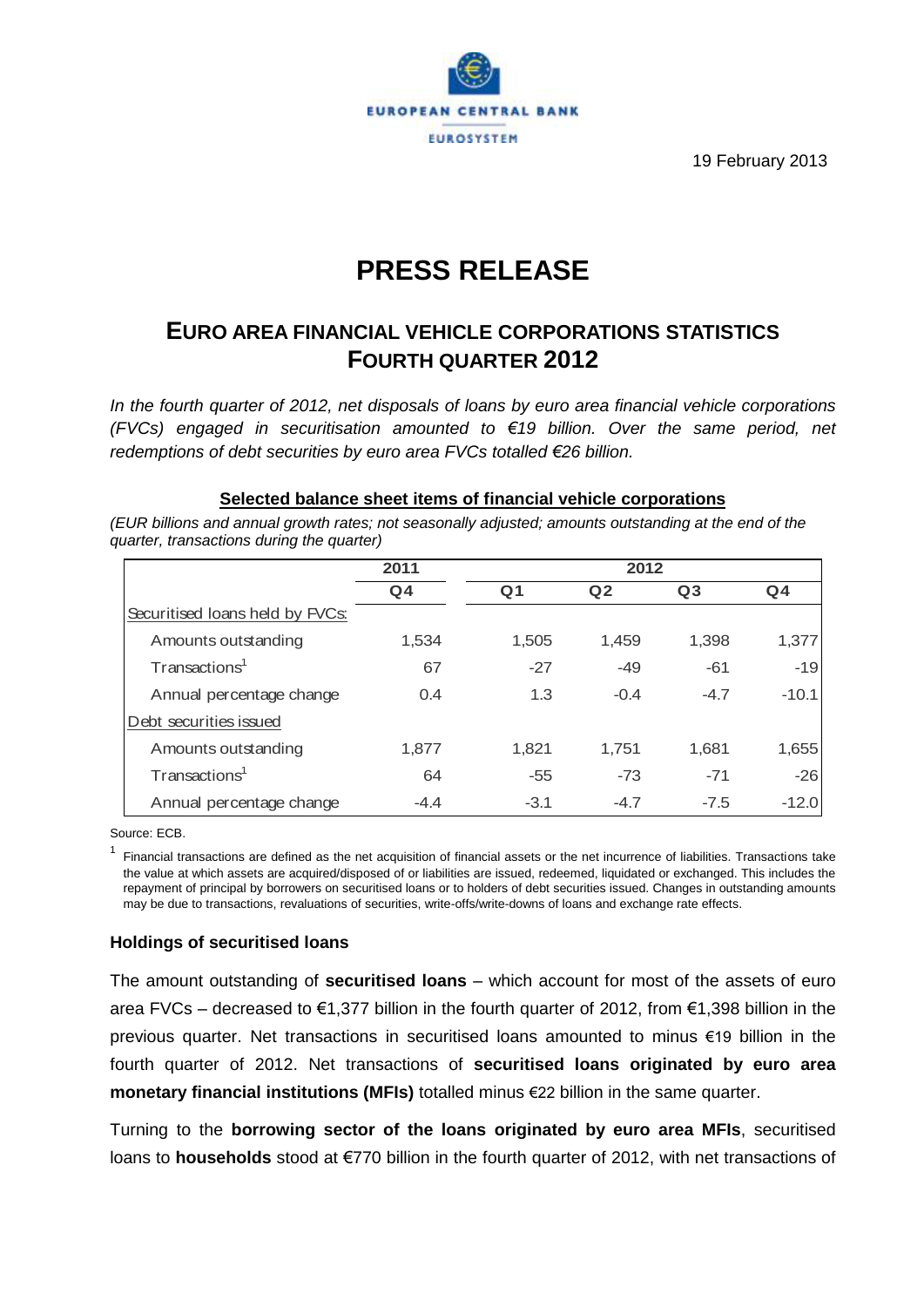minus €18 billion. Loans to **non-financial corporations** which were originated by euro area MFIs totalled €229 billion, with net transactions of minus €2 billion.

#### **Holdings of securities other than shares**

Euro area FVCs' holdings of **securities other than shares** totalled €199 billion in the fourth quarter of 2012, with transactions amounting to a net acquisition of  $\epsilon$ 1 billion during the quarter. Holdings of securities other than shares **issued by other euro area FVCs** amounted to €31 billion. The latter include "re-securitisations", in which debt securities issued by euro area FVCs are held within the sector and may back new securitisations.

#### **Debt securities issued**

Regarding the liabilities of euro area FVCs, issuance of debt securities is the predominant funding source. The amount outstanding of **debt securities issued by FVCs** decreased to €1,655 billion in the fourth quarter of 2012, from €1,681 billion in the previous quarter. Over the same period, transactions amounted to a net redemption of €26 billion. The annual growth rate of debt securities issued, calculated on the basis of transactions, was -12.0% in the fourth quarter of 2012. This compares with a growth rate of -7.5% in the previous quarter.

#### **Notes**

- Securitisation is a transaction whereby an asset or a pool of assets, often consisting of mortgage loans, consumer loans or loans to non-financial corporations, is transferred from an originator (usually a credit institution) to an FVC. The FVC converts these assets into marketable securities by issuing debt instruments (sold to the public or on the basis of private placements), with the principal and interest being serviced through the cash flows generated by the asset or asset pool.
- The latest data on FVCs and on the securitisation transactions of MFIs can be downloaded from the ECB's Statistical Data Warehouse [\(http://sdw.ecb.europa.eu/browse.do?node=9484280](http://sdw.ecb.europa.eu/browse.do?node=9484280) and [http://sdw.ecb.europa.eu/browse.do?node=2019173\)](http://sdw.ecb.europa.eu/browse.do?node=2019173). More details on these statistics are available in the "Statistics" section of the ECB's website under "Euro area financial vehicle corporations" [\(http://www.ecb.europa.eu/stats/money/fvc/html/index.en.html\)](http://www.ecb.europa.eu/stats/money/fvc/html/index.en.html).

**European Central Bank**

Directorate General Communications and Language Services

Press and Information Division

Kaiserstrasse 29, D-60311 Frankfurt am Main

Tel.: +49 69 1344 7455, Fax: + 49 69 1344 7404

Internet: [http://www.ecb.europa.eu](http://www.ecb.europa.eu/)

**Reproduction is permitted provided that the source is acknowledged.**